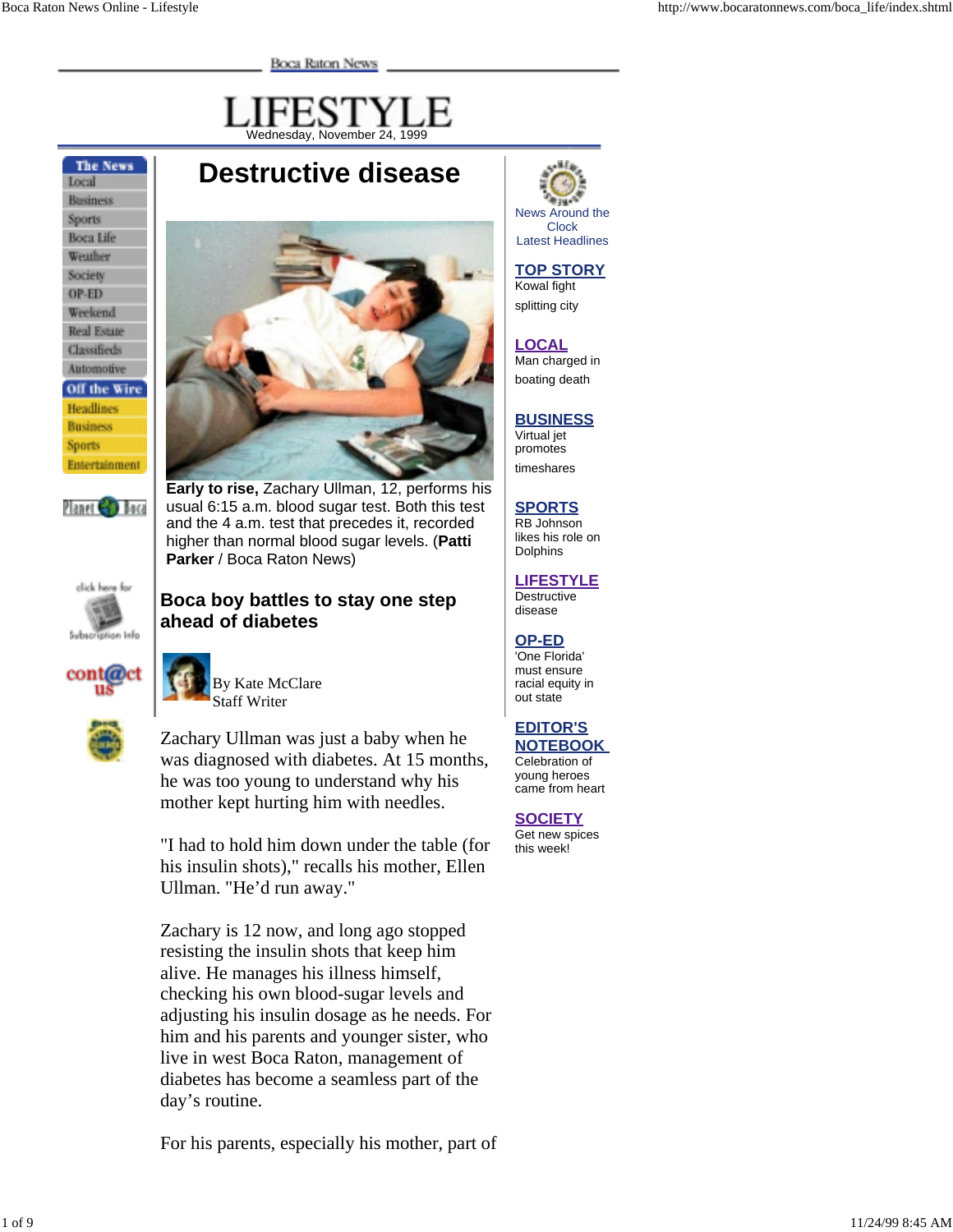the routine is the search for a cure for the illness suffered by about 18 million people. They may have accepted the chores of the disease, but they have not accepted the disease itself.

Ellen and Jeffry Ullman work closely with the University of Miami's Diabetes Research Institute, to educate people about diabetes and support the institute's efforts to find a cure. Ellen spends much of her day on the Internet, maintaining a Web site devoted to informing and uniting families of children with diabetes.

The message she most wants heard is that diabetes is a life-threatening illness, not an inconvenience that can be overcome by taking insulin and avoiding sweets. According to the Diabetes Research Institute, it is the leading cause of blindness in adults ages 20-74. It can lead to many other life-threatening complications, including kidney failure and heart disease. Insulin does not stop the disease's steady attack on the body's organs.

"I'm trying to spread the word that diabetes is a destructive disease," Ellen says. "It's destroying my son's body, and it can only be cured with funding (of research projects)."

Diabetes comes in two types. Almost 1 million people have Type 1, which used to be known as juvenile diabetes, because it is most often diagnosed in children. It develops because the pancreas becomes unable to produce insulin, the substance that feeds the body's cells by converting food into glucose. Those who have it must inject themselves with insulin in order to stay alive.

About 17 million people have Type 2 diabetes, which generally occurs after age 40. Their bodies do produce insulin, but ineffectively or in insufficient quantities. Patients can take medication, but often the disease can be overcome with improved diet, exercise and other lifestyle factors.

Zachary has Type 1 diabetes, and always will until a cure is found.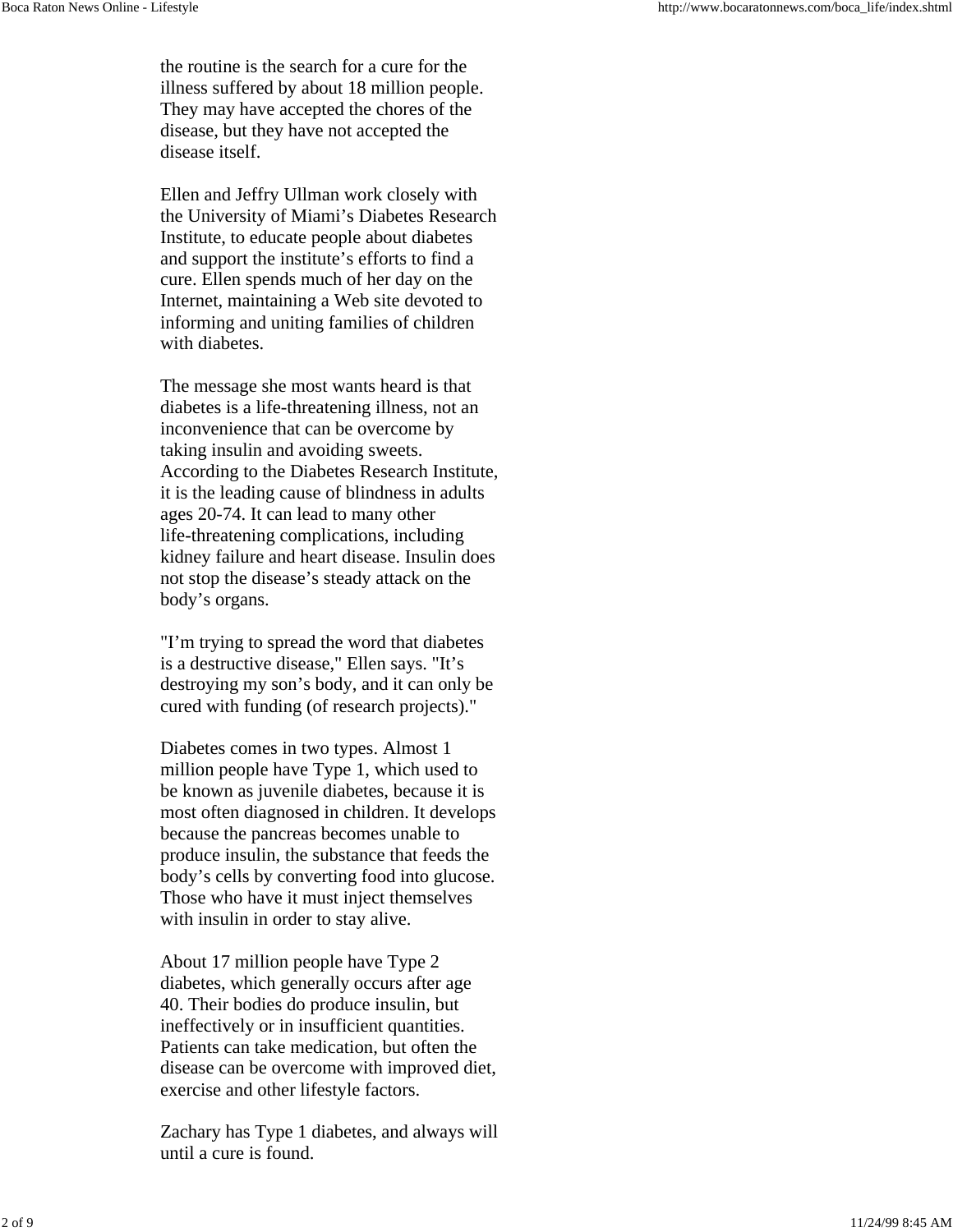His days begin and end with blood-sugar checks and insulin injections. One recent morning, he got up at 4:20 a.m. to use the bathroom, so he had to check his sugar level.

Management of his illness is a little easier now that he uses an insulin-injection pump instead of syringes. The pump simulates the workings of a real pancreas, delivering insulin through a catheter in his side. It's a steadier, more reliable delivery system than a syringe, and it's easier for him to use as well.

But Zachary still must check his sugar levels, keep track of how many carbohydrates he ingests, and then figure out how much additional insulin his body needs in order to convert the carbohydrates into energy.

"Yes, I am very good at math, in case you were going to ask the question," he says in his family's kitchen at about 6:45 a.m., as he bustles about to prepare his breakfast: a cup of Kix cereal, a cup of Captain Crunch cereal, one packet of Instant Oatmeal, a cup of milk and a packet of instant hot chocolate. He adds the carbohydrates (116.75 grams), divides that by one insulin unit per 11 grams of carbohydrate, and dials the pump to give him 10.5 units of insulin. He gets one unit per 20 grams at lunch, and one unit per 24 grams at dinner.

He's been on the pump since second grade. "Before, I had to eat healthy things all day," he says. Now he can handle more sweets because the pump makes it easier to work those foods into his diet. He isn't usually tempted to over-indulge in sweets, however; he's been a vegetarian since second grade.

The pump, he says, is "easier but a little annoying, because I have to change the site (of the catheter) a few times a week. The low-battery alarm will go off in school, and I have to take it off during gym class. No pockets in my shorts," he explains.

"But I can have a little more freedom in my life," he adds. "In school, if I had high sugar and needed a shot, I'd probably have to walk